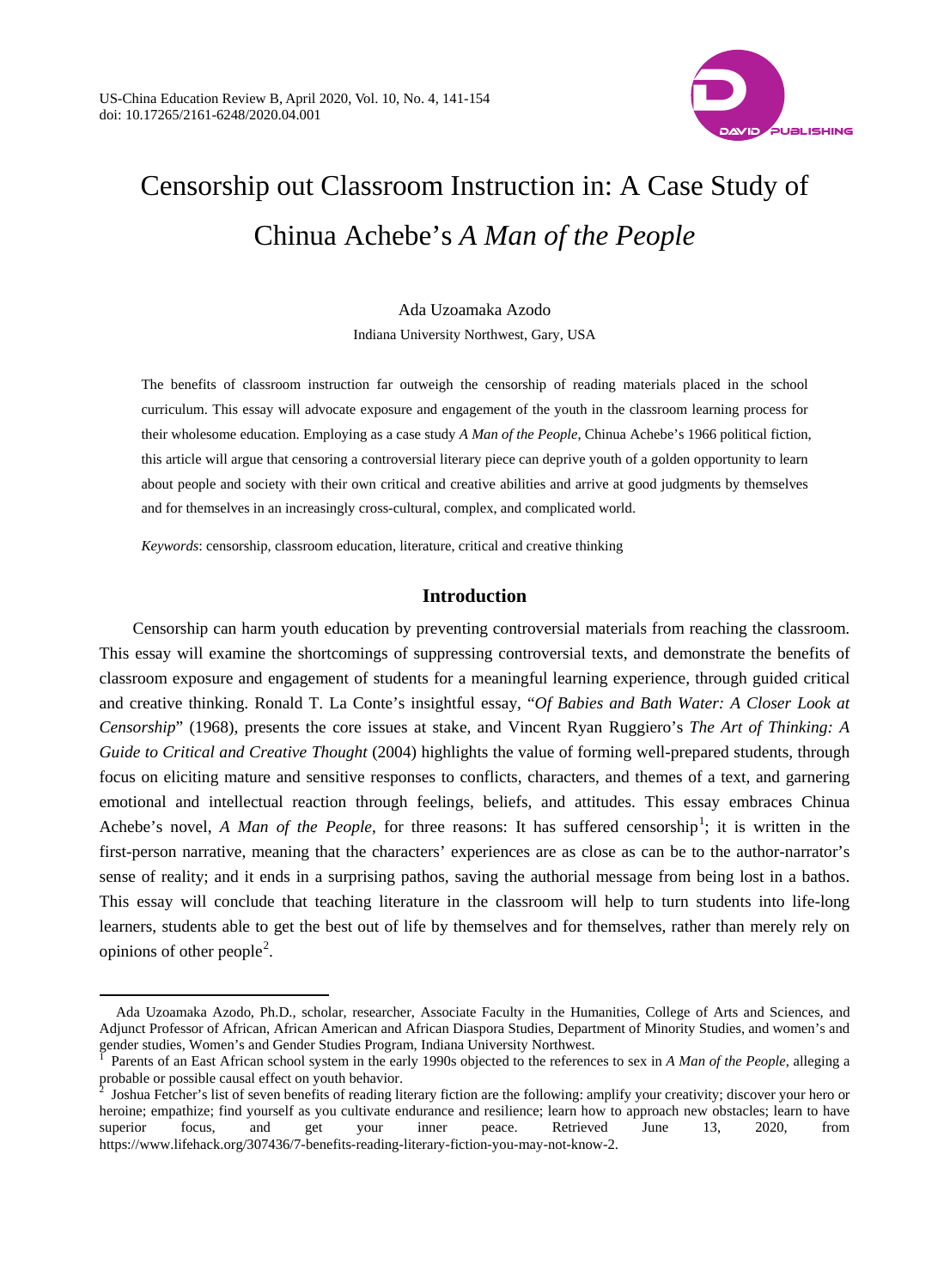# **Theoretical Framework**

Ronald T. La Conte distinguishes between censorship from the outside and censorship from inside the school system in his essay "Of Babies and Bath Water: A Closer Look at Censorship." In outside censorship, individuals and groups attack the School Board and the teachers about their choice of works on the classroom reading list. Controversial texts are discussed and removed, even though they may be allowed to remain accessible to students in the school and community libraries. So, outside censorship challenges the right of the school system to decide the texts to which students are exposed, and contests their right to establish curricular without input and opposition from the public. These never-ending public shows, La Conte opines, are often dramatic, complete with School Board meetings, questionnaires sent home to parents, Parent-Teacher Association (PTA) meetings, public meetings, and press coverage. Books that have been taught for decades suddenly are ordered off the reading list<sup>[3](#page-1-0)</sup>. Inside censorship is even worse, partly because of its narrow view of the value of literature, and partly because in haste to display a false sense of virtue it manifests ignorance of the purpose of literature. Those that oppose a particular book, continues La Conte, "interpret their own fears and prejudices as manifestations of their desire to provide only the best for their students, and to shield them from the vulgar and the immoral" (1968, p. 4). Their arguments are listed as lack of maturity of the youth, causal effect of reading to behavior, controversial subjects that do not belong in the classroom, and community reaction to unwholesome texts.

In response to these arguments, La Conte counters that it is the school's responsibility to provide the right type of text for the students when they are ready, with the right teaching principle well applied to fit the text to the students. Moreover, teachers must not be blind to the fact that youth encounter so-called "adult subjects every day of their lives outside the school". Hence, the notion that youth lack understating of a book or that it is too "adult' for them is 'non sequitur'". Second, on the assumption that reading has a causal effect on student behavior, La Conte counters that that is not necessarily true, adding that if one has to remove books for profane language, sexual references, allusions to crime and criminality, anti-social behavior, racism, etc., then no book would survive in the curriculum in all the disciplines. Third, on the theory that anything controversial does not belong in the school, but to the home and church—dress, politics, sex, religion, prayer, etc., La Conte argues that literature should not be one of them, note taken of the literature teacher's job and the subject of literature to deal with books that talk about sex, religion, philosophy, and other themes innumerable to mention, primarily as works of art and craftsmanship before they are judged for their content. Fourth, on the notion that controversial content could precipitate unfavorable reaction from parents and the community at large, La Conte opines that teachers should be ready to defend their choices of texts in the curriculum whenever attacked, "If we construct a curriculum based on fears rather than on conviction, if we subscribe to the concept of 'anticipatory restraint,' we are essentially admitting our own incompetence. We are proclaiming to all our inability to defend what we do" (1968, p. 5).

La Conte concludes that many authors and texts are left out of the curriculum, due to fears both from outside and inside the school system. In their place are positioned the classics, but even then they are those that meet the expectations of making zero allusions to sex. Modern literature is left out, thereby leaving students ill-prepared to

<span id="page-1-0"></span><sup>&</sup>lt;sup>3</sup> John Blosser, "Alaska School Board Throws Five Classic Books out of School", recently reported in Anchorage Daily News that The Matanuska-Susitna School Board, USA, with a 5-2 vote, banned five literary classics from being taught in the classroom: "Invisible Man" by Ralph Ellison (for bad language, rape and incest); "Catch-22" by Joseph Heller (for "racial slurs, misogyny, racist attitudes, and violence and war against women"); "The Things They Carried" by Tim O'Brien (for profanity and sexual references); "I Know Why the Caged Bird Sings" by Maya Angelou (for Angelou's description of sexual abuse she suffered in childhood), and "the Great Gatsby" by F. Scott Fitzgerald (for language and sexual references). Retrieved date, April 28, 2020, 11:03 PM.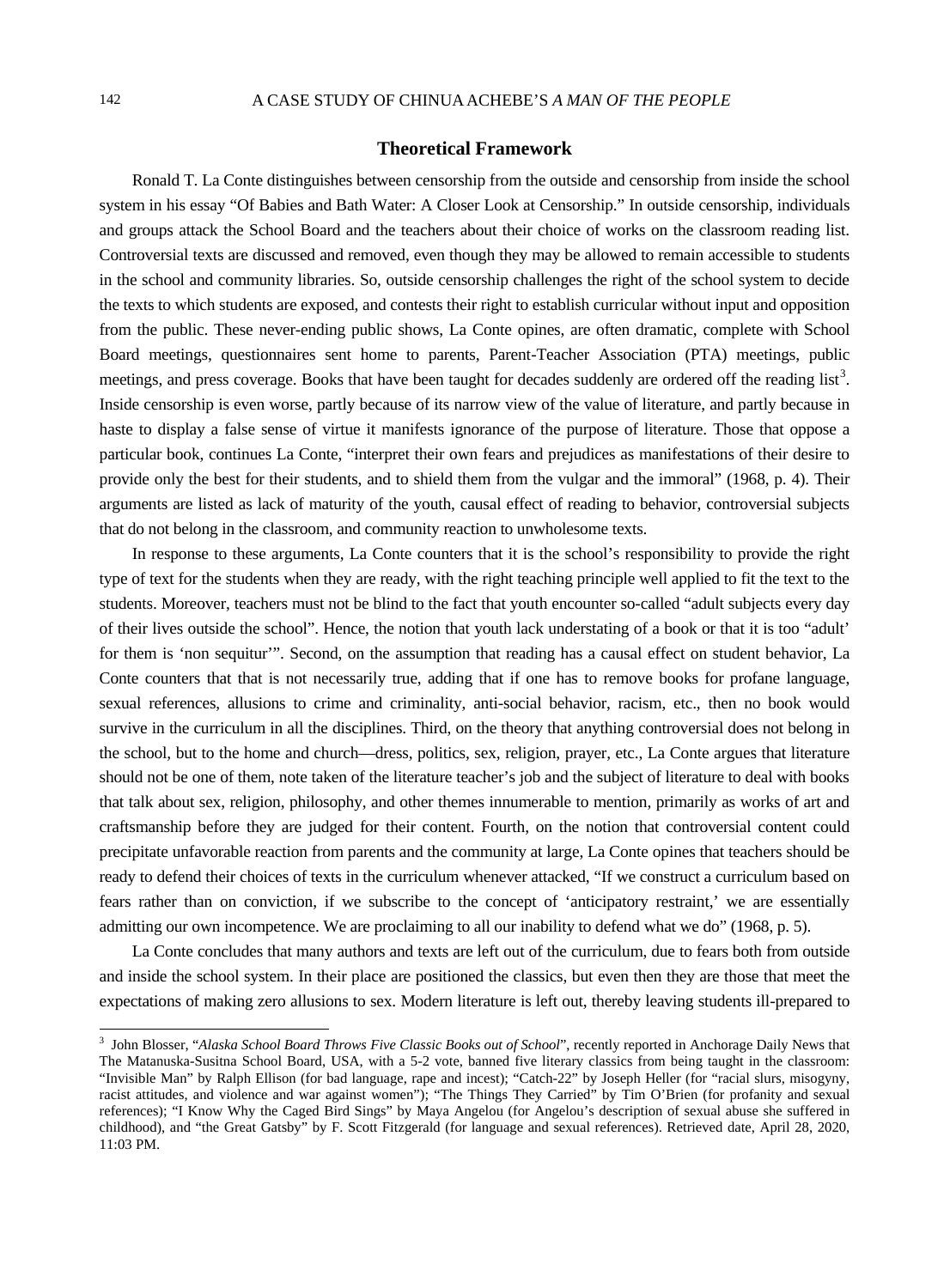proceed to university and still ignorant of their humanity in many ways as they grow up. Students should be exposed to all kinds of readings in the classroom and encouraged to engage with them for their own wholesomeness, Furthermore, the ultimate teaching goal ought to be to "seek to expand, through reading, the student's insight into the human situation in all its aspects, to increase his (and her; *our own addition*) awareness of the world in which he*/*she lives and the people who inhabit it. We hope that he/she will leave our classrooms able, for the rest of his*/*her life, to read, with understanding and perception and delight" (Ronald, 1968, p. 10).

# **A Case Study of** *A Man of the People*

#### **Synopsis of** *A Man of the People*

Mr. Odili Samalu, a school teacher in a private village secondary school, the Anata Grammar School, is the first-person narrator of the novel, *A Man of the People*. Odili receives a letter from Chief Micah Nanga, his former teacher and mentor in standard three, now the Minister of Culture of their unnamed country<sup>[4](#page-2-0)</sup>, to meet him at the school during his campaign tour for his reelection. After they reconnect over memories of past years, the Minister invites him to visit him in his residence in the capital city of Bori, and floats an idea to help him proceed overseas for postgraduate studies. In Bori, though, mentor and ward fall out, when Odili's eyes are opened to the enormity of social ills in the country: corruption in high places in government, waste of resources meant for services to the people, ignorance of the leaders of the nation, and cynicism of the common people and their leaders. The immediate cause of their split is that Chief Nanga double-crosses Odili in the Minister's quarters and sleeps with his girlfriend, Elsie with whom he planned to spend a voluptuous night after Chief Nanga's speech on art and culture at the Writers' Society event. Personally wounded and challenged, Odili decides to get even; he will seduce Chief Nanga's fiancée and soon-to-become second wife, Edna, and contest his position by joining an opposition party. Unfortunately for idealistic Odili, plagued by a tripartite problem he cannot get through the cynicism of the people that have lost faith in democracy, nor successfully maneuver around the moral bankruptcy of his own party colleagues, nor have opportunity to end his campaign without hurting his family and fellow villagers. Utterly frustrated, Odili infiltrates his opponent Chief Nanga's political rally, is recognized as the enemy and is beaten to a pulp, and he ends up in the hospital with massive head injuries. In the mayhem that ensues Max, his friend, is murdered by thugs before his fiancée, Eunice, who avenges him by shooting his killer dead. Nanga is reelected. The budding love between Odili and Edna blossoms as Edna cares for him in the hospital. Odili drops his quest for revenge against Nanga and woos Edna to win her heart. Both their families, initially stumbling blocks for their union, support their relationship. Odili pays off Edna's debt to Chief Nanga and they get married. But, much to Odili's incomprehension, the same cynical common people rise up in a revolution against Nanga, the day after election they just decided by their votes<sup>[5](#page-2-0)</sup>. Finally, the people are speaking out against the endemic corruption and leadership in the country. Following the general unrest, a coup d'état topples the new government (Achebe, 1967, p. 148). Odili pursues his new life with Edna with a peaceful heart, and exonerates himself by saying that he failed but tried to do his best.

<span id="page-2-0"></span><sup>&</sup>lt;sup>4</sup> This assertion is made with tongue in cheek, for there are many, many words, proverbs that are recast in English, allusions, and popular expressions of the day that point to Nigeria as the setting.

<sup>5</sup> "Verisimilitude" means "similar". Language philosopher Steve Neale distinguishes two types: cultural (meaning plausibility of the fictional work within the cultural and/or historical context of the real world, outside of the work) and generic (meaning plausibility of a fictional work within the bounds of its own genre). Wikipedia. Upon the release of *A Man of the People* in 1966, the Nigerian poet and playwright John Pepper Clark lauded its verisimilitude, saying, "Chinua, I know you are a prophet. Everything in this book has happened except a military coup!" Later, on January 15, 1967, five majors of the Nigerian army staged Nigeria's first coup d'état, forcing Chinua Achebe to flee for his life.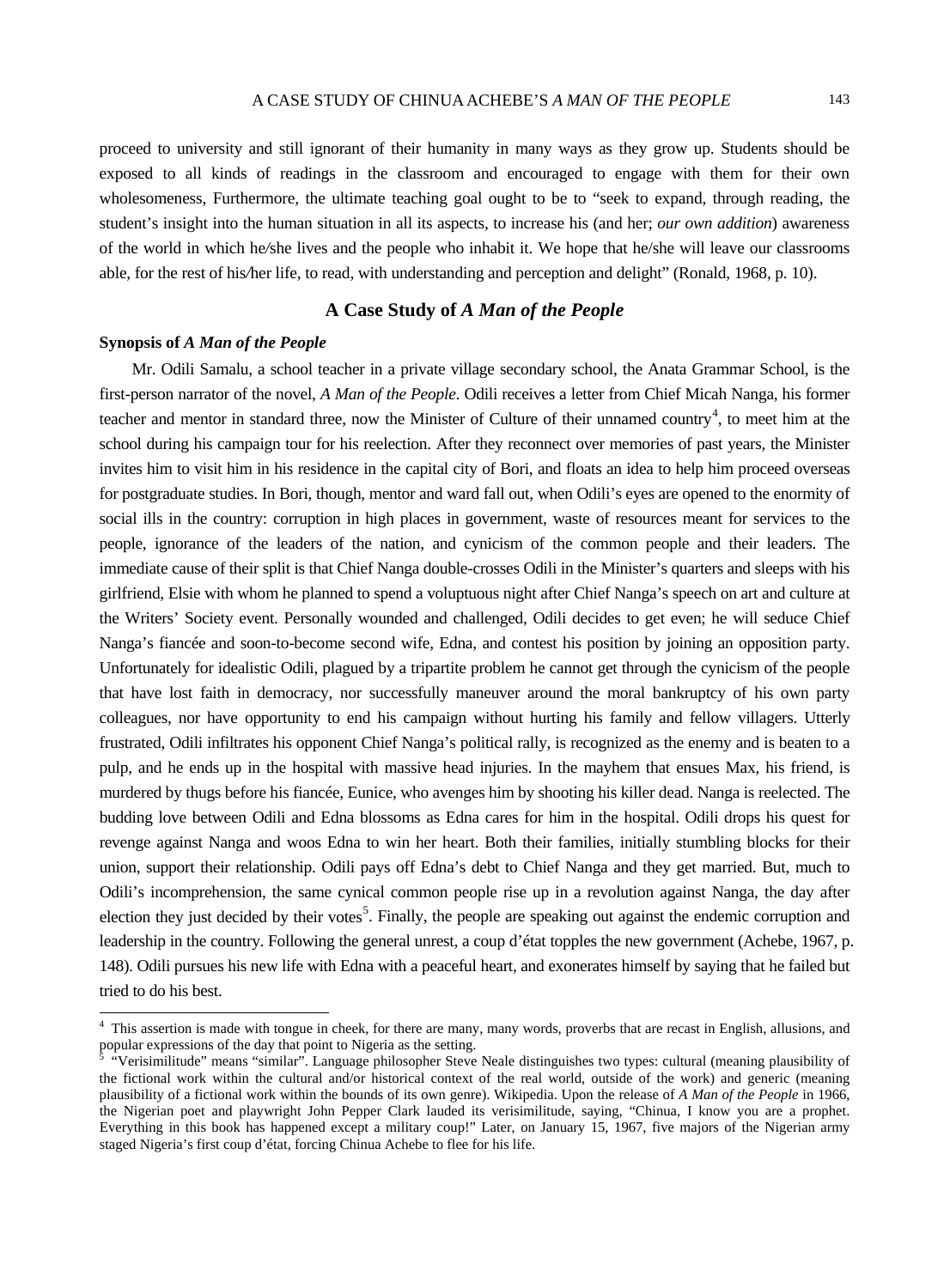#### *A Man of the People* **Under Censorship**

In this sub-section, we shall be creative in determining the possible negative impact of censorship of *A Man of the People*. According to Vincent Ryan Ruggiero (2004), "Being creative means combining knowledge and imagination …. Creativity does involve a willingness to break away from established patterns and try new directions, but it does not mean being different for the sake of being different or an exercise in self-indulgence. It is as much a mistake to ignore the accumulated knowledge of the past as it is to be limited by it" (p. 24).

### **Excerpts**

I don't mean the white girls—you can have those out here nowadays—but quite small things. (Achebe, 1967, p. 17) (Elsie) ... the only girl I met and slept with the same day—in fact within an hour. (Achebe, 1967, p. 24)

Irre (Irresponsible) broke the Unbreakable and showed evidence by coming out sweating and holding up a condom bloated with his disgusting seed. (Achebe, 1967, p. 25)

Mrs. Nanga whose Christian name I hadn't even known until now seemed less happy. She said "Hallo, hallo," and almost immediately withdrew, her frock caught in the parting of her buttocks. (Achebe, 1967, p. 44)

Here you have John speaking high monologue to me while his wife seems ready, judging by the look in her eyes, to drag Chief Nanga off to bed in broad daylight. (Achebe, 1967, p. 46)

After all, I told myself, Chief Nanga who was barely literate was probably going to sleep with her that night. (Achebe, 1967, p. 49)

Apparently Jean had noticed while we talked after dinner that I was shaking my legs, which meant that I wanted so badly to go to bed with some woman. Was it me or Elsie you wanted? (Achebe, 1967, p. 53)

Sex means more to a woman than to a man. (Achebe, 1967, p. 53)

As for Elsie I should have known that she was a common harlot and the less said about her the better. Kabu-Kabu (good-time girl). (Achebe, 1967, p. 72)

The best (story) I thought was about the young married woman who never took her brassière off. It was not until after many encounters that Chief Nanga managed to extract from her that her husband (apparently a very jealous man) had put some juju on her breasts to scare her into faithfulness; the idea being presumably that she would not dare to expose that part of her to another man much less other parts. (Achebe, 1967, p. 60)

I didn't listen much to Chief Nanga's speech. When Elsie and I were not whispering into each other's ears I was thinking about the night … (Achebe, 1967, p. 65)

It was already past half-past ten. This stung me into activity again. I hadn't thought it was so late. I rushed into the sitting-room and made to bound up the stairs when I heard as from a great distance Elsie deliriously screaming my name (…). I trudged up the stairs in the incredible delusion that Elsie was calling me to come and save her from her ravisher. But when I got to the door a strong revulsion and hatred swept over me and I turned sharply away and went down the stairs for the last time. (Achebe, 1967, p. 71)

What mattered was that a man had treated me as no man had a right to treat another—not even if he was master and the other slave; and my manhood required that I make him pay for his insult in full measure. In flesh and blood terms I realized that I must go back, seek out Nanga's intended parlour-wife and give her the works, good and proper. (Achebe, 1967, p. 77)

It (sex) takes place "inside" her. The man uses a mere projection of himself. (Achebe, 1967, p. 54)

I was wondering whether I could see you again. /Do you want to? /Sure. /Why not? Let me call you tomorrow. (Achebe, 1967, p. 56)

Clearly, there are so-called "dirty words" in the novel, such as sex, harlot, slut, condom, one-night stand, buttock, abuse, infidelity, kabu-kabu, goodtime girls, and "fuck". But, it would be presumptuous to think that teenage students will get exposed to any or all of the above for the first time in reading *A Man of the People*. Then, social reality is not immune to violence, given the contents of the daily news media. Moreover, proportionately speaking, the sporadic allusions to sex, profanity, and racism should not condemn the whole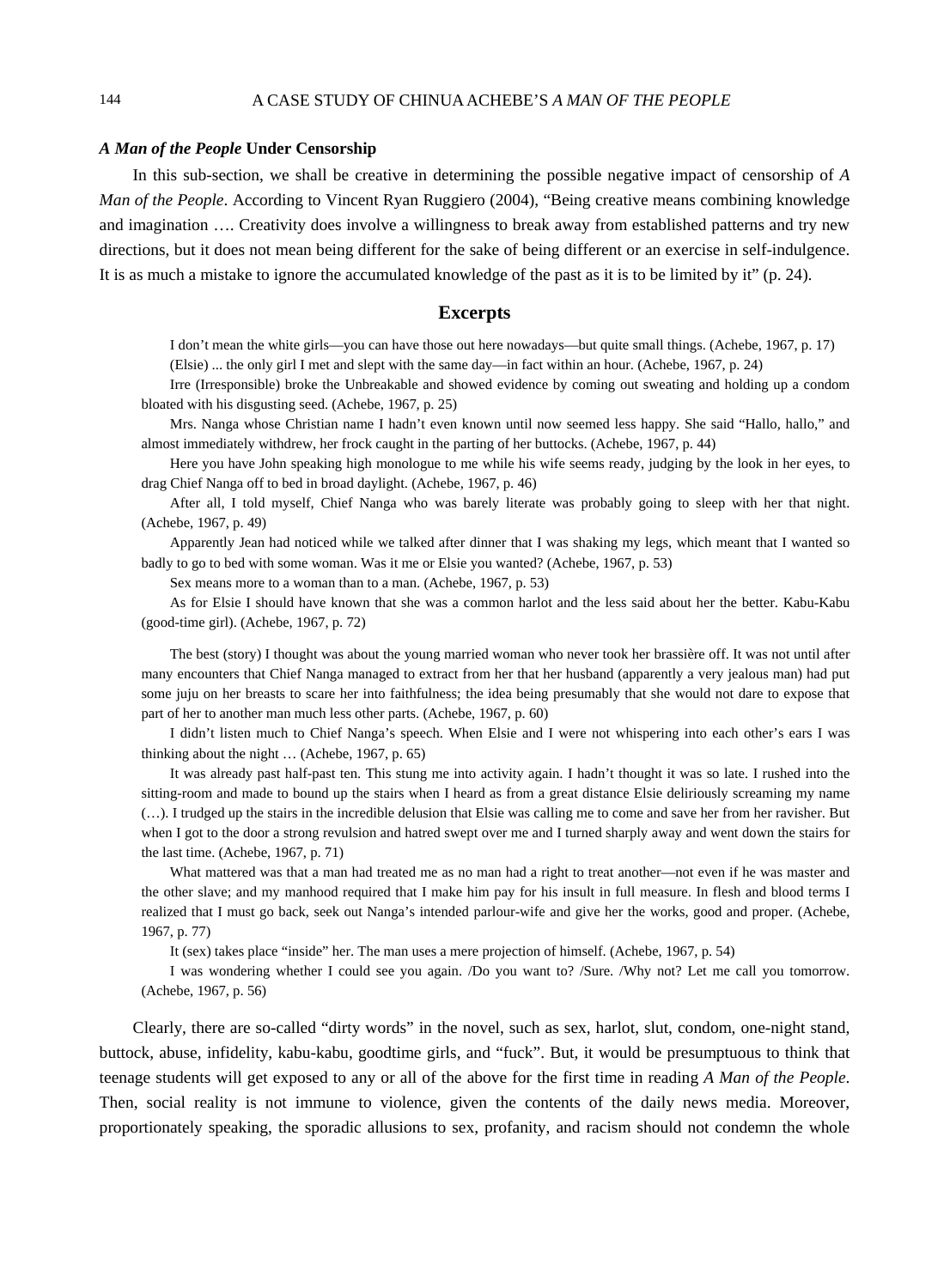novel. These passages above are not what *A Man of the People* is all about, for sex is part and parcel of the life of a politician, and all human beings, for that matter. What is evident is that bad men in powerful positions in government use woman as playthings. Then, they manage to hold on to power even when the populace is aware of their unfitness for the positions they occupy, essentially because the people connive with the corrupt practices. The idealists lose out, because they philosophize, moralize, and then sit back and do nothing tangible. Even on rare occasions when they react, they employ the worst kinds of tactics, due to ignorance of the true reality of things in their society, lack of ability, and courage  $6$  (Achebe, 1967, p. 11).

On the other hand, through classroom study students will see how rampant gender abuse, sex-trafficking, and social injustice are in our world, how patriarchy runs sway, and misogynistic men use disadvantaged girls and women as sex objects and play things. In the classroom, the teacher can be of tremendous help to students as they learn human behavior through the characters and their actions. In the words of Ronald La Conte (1968),

We need to expand, through reading, the student's insight into the human situation in all its aspects, to increase his awareness of the world in which he lives and the people who inhabit it. We hope that he will leave our classrooms able, for the rest of his life, to read with understanding and perception and delight. (p. 10)

La Conte (1968) continues on the role of the teacher:

The teacher who substitutes for these goals the peddling of moral lessons in literary form, who settles for exposure instead of insight, is not only guilty of dishonest teaching but also of the most pernicious form of censorship. For this kind of teaching goes far beyond the mere denial of access to particular books; it attacks both the desire and the ability to respond to literature. Through continual contact with such an attitude towards literature, students come to look on books as repositories of cleverly concealed moral advice. At best, they become message hunters, studying each book they read to discover its "meaning" or moral. At worst, discouraged by the inconsistency between what the teacher finds in the books and what they themselves find in the work, they decide that literature is foolish or trivial, hardly worth much time or effort. (p. 10)

The teacher is called upon to make a complicated and complex moral judgment to teach in the true sense of the word<sup>[7](#page-4-0)</sup> (Vincent, 2004, p. 35). Which is the higher ideal, censorship, or guided classroom instruction? Where lies the critic's most serious or first obligation? To answer these questions appropriately, one must weigh the benefits of censorship against the value of classroom teaching, the idea being to establish that a good literature teacher should be able to engage the students through focus on the more enduring qualities, the author's art and craftsmanship rather than the textual frivolities and the inconsequential. Therefore, the issue is over the rightness or wrongness of teaching a controversial text in the classroom. It is not a problem about the cohabitation of evil and good in the world, for that is a given.

#### *A Man of the People in the Classroom*

R. F. Beauchamp (1968) stated clearly the value of literature in humanizing individuals and society in *The Structure of Literature: A Guide for Teachers*:

Most teachers view literature study as a necessary and useful tool through which students are helped to realize their humanity. What we most desire is to produce students who are able to respond to characters, problems, and themes in a

<span id="page-4-0"></span><sup>&</sup>lt;sup>6</sup> Odili muses: "Somehow I found myself admiring the man for his lack of modesty. For what is modesty but inverted pride? We all think we are first-class people. Modesty forbids us from saying so  $(...)$ .

 $\frac{7}{10}$  To achieve depth in your examination of moral issues and wisdom in your judgment, you must deal effectively with complexities. The presence of two or more conflicting obligations or ideals creates complexity. So does the likelihood of multiple consequences, some beneficial and some harmful.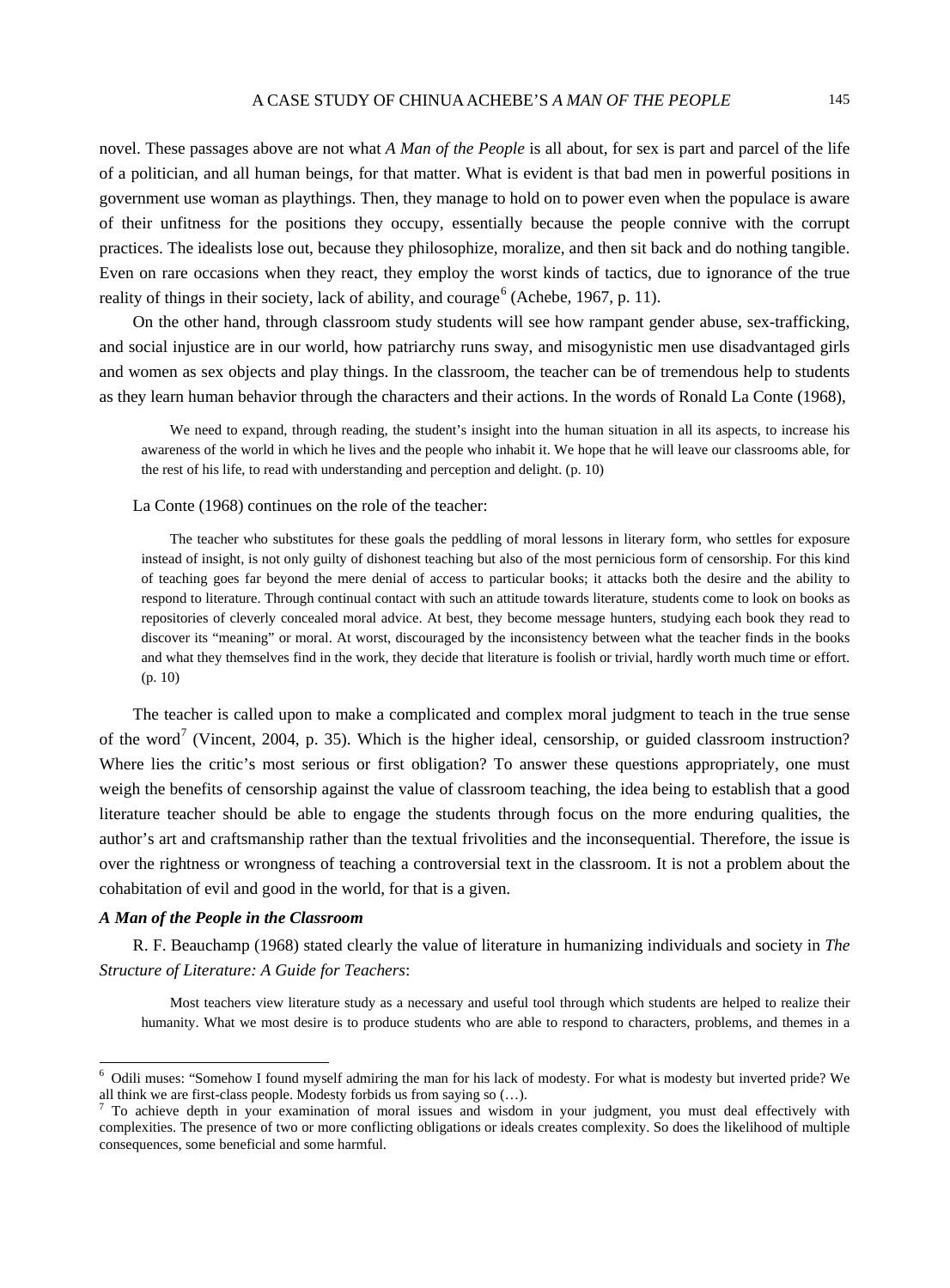# 146 A CASE STUDY OF CHINUA ACHEBE'S *A MAN OF THE PEOPLE*

sensitive and mature manner. We feel amply rewarded for our efforts when students demonstrate through their recitations and written papers that they are in fact responding emotionally and intellectually to literature …. Classroom study of a literary work should help students to understand human motivation. It should help them to understand how attitudes, feelings, and beliefs govern what fictional characters do. These understandings help students to determine who they are, what they are, and why they are. (pp. viii-ix)

To wit, Chinua Achebe manifests three ways of knowing in *A Man of the People*: personal experience, detailed observation, and skillful reporting of materials observed. There is constant interaction of character, theme, and style in this novel. Students must know that, and they must also be told that the role a character plays influences the way she/he behaves, and that under pressure to conform in a group or crowd, a character might even contradict his/her own judgments and perceptions<sup>[8](#page-5-0)</sup> (Vincent, 2004, p. 122). Hence, evaluation of a character should be a value judgment, as an exception, not merely according to whether the character is a hero, a heroine, or a villain. Through the examination of character, theme, and style in *A Man of the People*, the student gains insight into not only the illustrious author's art and craftsmanship, but also the significance of his contribution to (re)shaping society.

#### **Character**

Chinua Achebe upfront acquaints the readers of *A Man of the People* with his dilemma as he tries to accomplish characterization without giving away too much at a time (Achebe, 1967, p. 24). Still, he superbly fields everlasting fictional characters with individual names, plausible motivations, engaging in specific actions in their own historic time and place.

Two characters, Chief the Honourable Micah A. Nanga, M. P. (Member of Parliament) and Minister of Culture, and Mr. Odili Samalu, high school teacher for eighteen months after earning a university degree, are locked in a deadly conflict for the position of Minister of Culture and for the heart of a young and beautiful lady, Miss Edna Odo. The three characters are introduced together in the early pages of the novel with utmost economy of means<sup>[9](#page-5-0)</sup> (Achebe, 1967, p. 12). As the novel plot unfurls, their conflict will expose the depth of corruption in their country, leading to the common people being emboldened enough to challenge their corrupt and morally bankrupt leaders in a revolution that will precipitate an army take-over in a coup d'état.

Chief Nanga, the "man of the people" of the eponymous title, a true reflection and a typical representative of their society, is the "protagonist." Nonetheless, he cannot be a hero, for he is neither deeply admirable, beyond his handsome looks, nor is he a model to emulate for anyone who cares about decency, discipline, morality, respect, integrity, and empathy. The narrative voice describes him as "an Honourable Thief", [10](#page-5-0) (Achebe, 1967, p. 139). A static character, neither dynamic nor kinetic, he remains from start to finish a corrupt and ignorant Minister of Culture, by far a wrong choice of leader for his people $^{11}$  $^{11}$  $^{11}$ .

Odili Samalu, somewhat out of touch with his people, is the "antagonist." Through him, the student can experience the effect of boldness on performance. At the climax of the novel, he narrowly escapes death at the

<span id="page-5-0"></span><sup>&</sup>lt;sup>8</sup> On two separate occasions, two well-known psychological experiments, proved that: (1) people who find their power enjoyable were reluctant to relinquish it; and (2) under group pressure an isolated respondent would yield and give the answer so as to conform to the group.

 $9$  I remember that at that point the beautiful girl in the Minister's party turned around on her chair to look at me. My eyes met hers and she quickly turned around again. I think the Minister noticed it.

 $10$  (....) the great man they had come to hear with their drums and dancing was "an Honourable Thief". But of course they knew that already. No single man or woman there that afternoon was stranger to that news—not even the innocent-looking convent girl on the dais.

<sup>&</sup>lt;sup>11</sup> A hackneyed expression would say that "power corrupts and absolute power corrupts absolutely."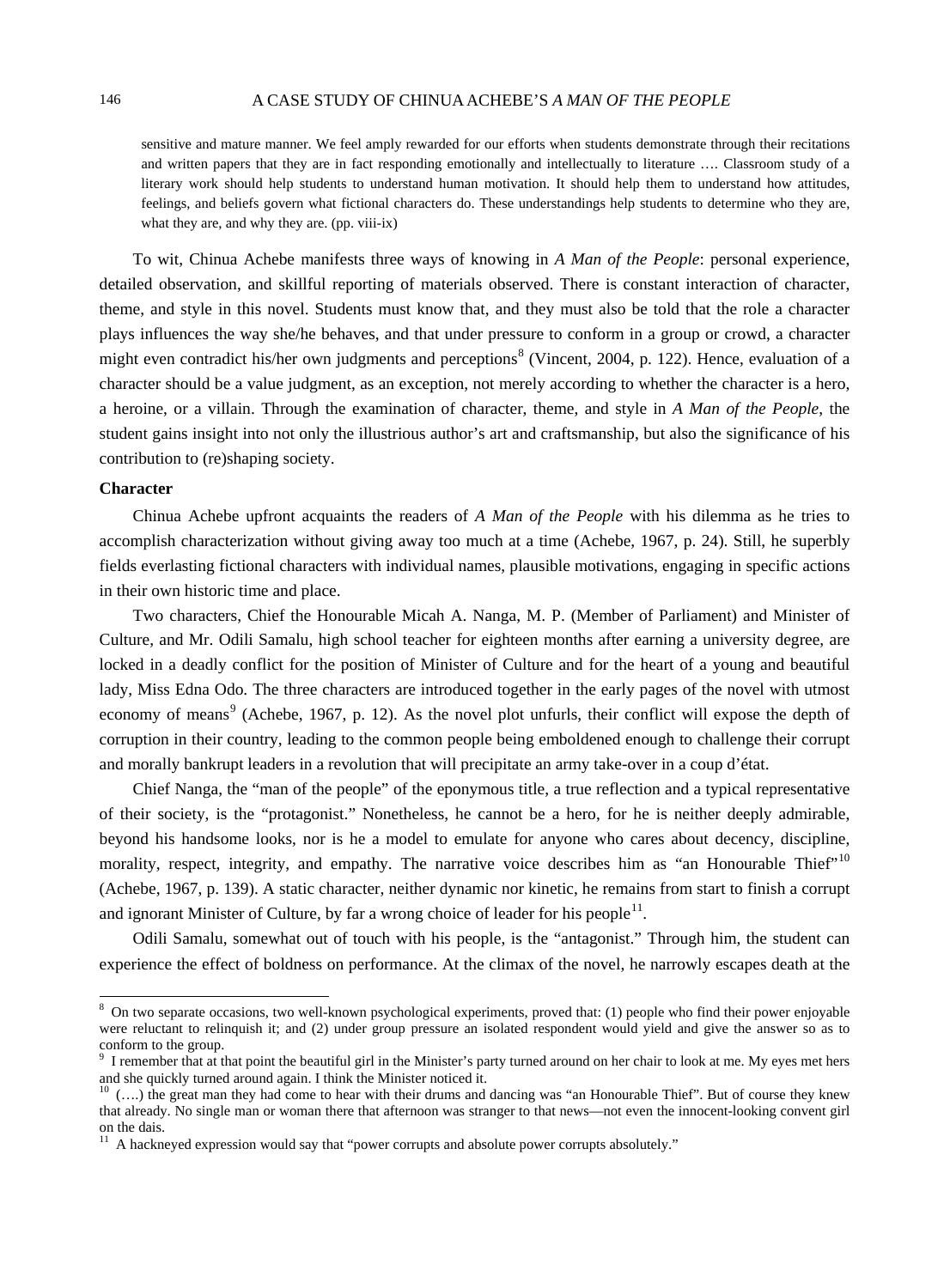hands of the protagonist's thugs. Like Chief Nanga, Odili represents a minority section of their society. But, unlike Chief Nanga, Odili is not corrupt, though corruptible to an extent. Of two dimensions in stature, like all stock characters, Odili is overemphasized as narrator and character. As a stereotype of the Western (read European- or American-trained) intellectual, Odili is distant from the citizenry<sup>12</sup>. He shows off the plausibility of narcissist politicians, such as Chief Nanga who ensures that only his voice is heard by the people and refuses to grant them space to consider any other face of reality<sup>[13](#page-6-0)</sup> (Achebe, 1967, p. 6). Nonetheless, Odili is not a villain, thanks to his intelligence and self-pride. His quest for revenge could be interpreted as a figment of his creative genius for problem solving<sup>[14](#page-6-0)</sup> (Vincent, 2004, p. 115), and his conflict with Chief Nanga as his struggle against the entire society. Yet, Odili's distorted views on sex, morality, women, politics, etc. can be bothersome to the informed reader. In his "elevated thoughts," according to him, his first night at Chief Nanga's official residence in Bori he revels in the opportunity to enjoy the luxury, albeit temporarily, refusing to criticize evil and corruption<sup>[15](#page-6-0)</sup> (Achebe, 1967, p. 37). Lucidly, he observes, "The trouble with our new nation as I saw it then lying on that bed was that none of us had been indoors long enough to be able to say, 'To hell with it.' We had all been in the rain together until yesterday. Then, a handful of us—the smart and the lucky and hardly ever the best—had scrambled for the one shelter our former rulers left, and had taken it over and barricaded themselves in" (Achebe, 1967, p. 37). As narrator, he moves the plot nicely and effortlessly along with several episodes of comic relief<sup>[16](#page-6-0)</sup>. His fluid views and opinions of society and Chief Nanga are tremendously helpful in making the characters believable and the novel understandable  $17$  (Achebe, 1967, pp. 6-16).

Edna Odo can be at once a major and minor character. She is complex and can surprise the student by her metamorphosis from a mere sex object and a thing in the service to Chief Nanga, a beautiful showpiece in his ministerial entourage at his political campaigns rallies into a friend and agent to Odili. Edna can make the student consider the effect of sacrifice in friendship and relationships<sup>[18](#page-6-0)</sup> (Achebe, 1967, p. 141). With her consent, Odili pays off Chief Nanga all his fifteen pounds of school fees and miscellaneous expenses on her. Then, Odili changes course, from seeking revenge against his rival to loving and honoring her with his body in marriage (Achebe, 1967, p. 148).

<span id="page-6-0"></span><sup>&</sup>lt;sup>12</sup> Stereotype of a narrow-minded intellectual trained in European-style education that does not work with his African society.<br><sup>13</sup> Chief Nanga addresses the people at his campaign rally: "From today we must watch and g jealously. Never again must we entrust our destiny and the destiny of Africa to the hybrid class of Western-educated and snobbish intellectuals who will not hesitate to sell their mothers for a mess of pottage. ...

<sup>&</sup>lt;sup>14</sup> An older woman living in an apartment devised a revenge strategy of jumping rope in the early hours of the morning to deal with a noisy neighbor upstairs. "What happened next proved Jean's idea to be even more creative than she had realized. In a few days, the woman knocked on Jean's door and explained sheepishly that Jena's jumping was keeping her awake. Jean seized the opportunity and said, "I'll tell you what: I'll stop jumping rope if you'll turn the stereo down." The woman agreed, and the problem was solved.

I had to confess that if I were at that moment made a minister I would be most anxious to remain one forever. And maybe I should have thanked God that I wasn't. We ignore man's basic nature if we say, as some critics do, that because a man like Nanga had risen overnight from poverty and insignificance to his present opulence he could be persuaded without much trouble to give it up again and return to his original state.<br><sup>16</sup> *A Man of the People*. Front Book cover. *The New York Times* speaks of the author's "considerable power (...) achieved

through his fine sardonic sense of the comic."

<sup>17</sup> See Instances of author-narrator's humor during Chief Nanga's visit to Anata Grammar School to drum up campaign for his reelection.

<sup>&</sup>lt;sup>18</sup> Edna rushed forward crying and tried to get between us but he pushed her aside so violently that she landed on her buttocks on the wooden platform. The roar of the crowd was now like a thick forest all around. By this time blows were falling as fast as rain on my head and body until something heavier than the rest seemed to split my skull. The last thing I remembered was seeing all the policemen turn around and walk quietly away.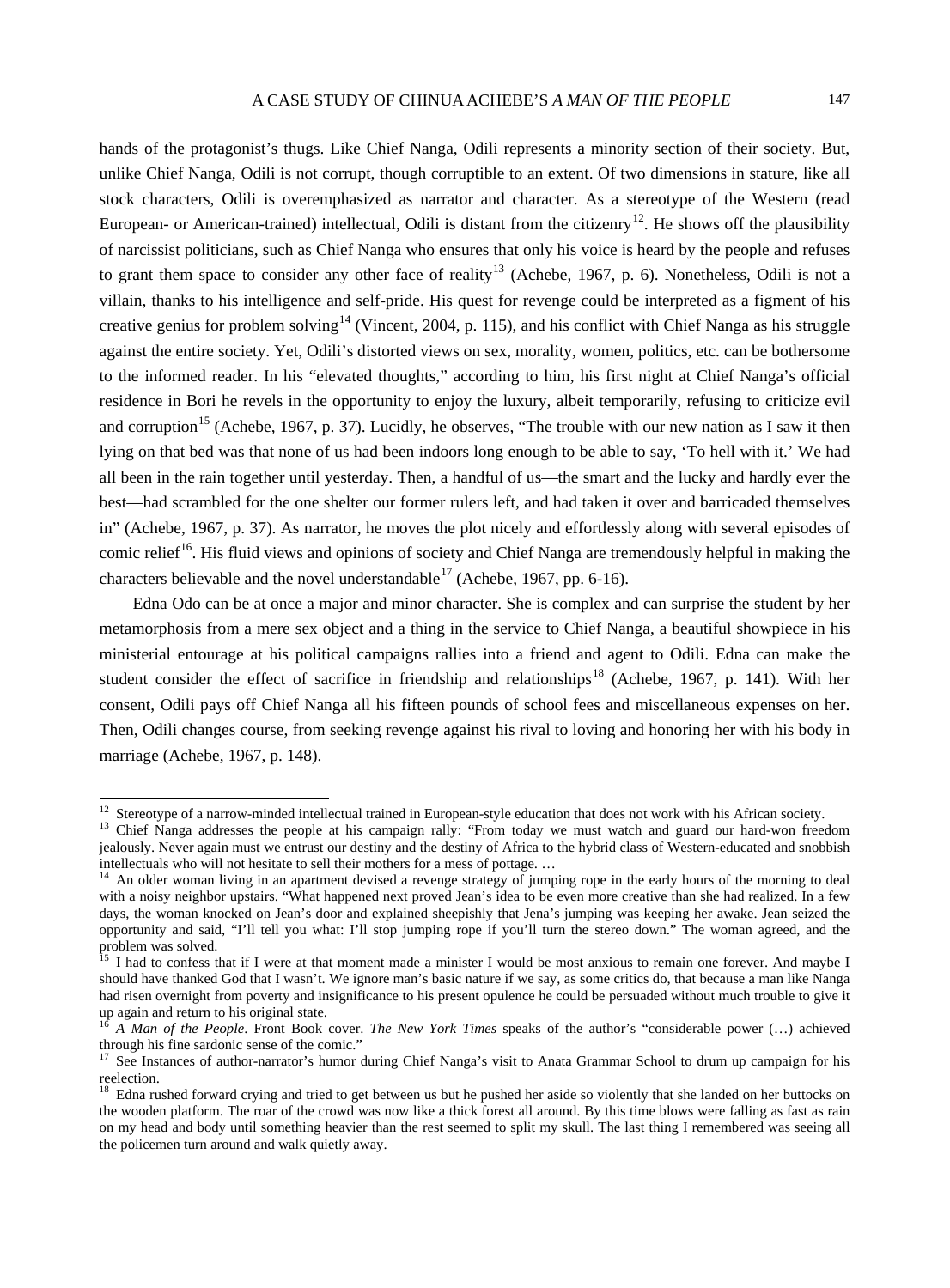# 148 A CASE STUDY OF CHINUA ACHEBE'S *A MAN OF THE PEOPLE*

Clearly, the study of the major characters of *A Man of the People*, Chief Micah Nanga, Odili Samalu, Edna Odo, and all the other minor characters can help students cultivate their individuality and develop their innate capabilities for broadening their perspectives on life. The exposure in the classroom can mean acculturation to foreign cultures, rather than settlement into their culture as if they are the only race that exists and matters on earth, while harboring uncritically accepted norms as most of the people would do with received ideas and attitudes from people and institutions. This doing as everyone does and not questioning what their peers and leaders do is not the way to be a responsible citizen<sup>[19](#page-7-0)</sup> (Achebe, 1967, pp. 2-3). Rather than become sycophants of the high and mighty men in powerful positions, students can learn to sort out received ideas and attitudes, work out in their own minds their responsibility as citizens, the place of their leaders in government, and then decide which ideas and attitudes to adopt. Finally, characterization in this novel raises the important issue about who is the hero or heroine for young people to emulate, meaning, strong and progressive characters that live a life of example for their people. If the archetypal hero or heroine is the one who goes out and achieves great deeds for the group, then it is neither Chief Nanga nor Odili. On the contrary, that qualification goes to the martyred Max<sup>[20](#page-7-0)</sup> (Achebe, 1967, pp. 148-149). Eunice and Edna qualify as heroines and models for the youth, for both women prove to be strong, courageous, and progressive, fighting side by side with their men for a better future for individuals and the nation<sup>[21](#page-7-0)</sup> (Achebe, 1967, p. 148).

### **Theme**

It is important to explain to students that all aspects or elements of *A Man of the People* contribute to its ultimate meaning or theme. Some of the major themes are love, sacrifice, freedom<sup>[22](#page-7-0)</sup> (Achebe, 1967, p. 77), gender equality, social justice, racism, and colonialism among others. Corrupt, immature, and mediocre politicians play around with the people's freedom. As a prototype of the corrupt man, Nanga is a mirror image of his ignorant and cynical people<sup>[23](#page-7-0)</sup> (Achebe, 1967, pp. 2-3). Odili complains, even louder than the first time, about the laissez faire attitude and culture of his people, their tendency to "eat and allow others to eat," at the risk of dooming the country for generations to come (Achebe, 1967, p. 145). Then, how could there be genuine "love" among the people and "sacrifice" for the nation amidst corruption in all fabrics of the society? Among the symbols of social decadence, social injustice and corruption are the big foreign cars, big houses in the cities versus the ordinary people's shacks in the villages, not to mention the slums of the dual city versus the rich areas in the capital city of Bori<sup>[24](#page-7-0)</sup>. When the revolution finally strikes, the bewildered first-person narrative voice laments, "What I found distasteful however was the sudden, unashamed change of front among the very

<span id="page-7-0"></span><sup>&</sup>lt;sup>19</sup> Odili stated, "I wished for a miracle, for a voice of thunder, to hush this ridiculous festival and tell the poor contemptible people one or two truths. But of course it would be quite useless. They were not only ignorant but cynical. Tell them that this man had used his position to enrich himself and they would ask you—as my father did—if you thought that a sensible man would spit out the juicy morsel that good fortune placed in his mouth."

<sup>20</sup> "Max was a hero and martyr; and I propose to found a school—a new type of school, I hasten to add—in my village to his memory," stated Odili.<br><sup>21</sup> Regarding Eunice, the narrative voice confesses, "But their most touching gesture as far as I was concerned was to release

Eunice from jail and pronounce Max a Hero of the Revolution."

<sup>&</sup>lt;sup>22</sup> Odili stated, "That first night I not only heard of a new political party about to be born but got myself enrolled as a foundation member. Max and some of his friends having watched with deepening disillusion the use to which our hard-won freedom was being put by corrupt, mediocre politicians had decided to come together and launch the Common People's Convention."<br><sup>23</sup> "They were not only ignorant but cynical," Odili complains. "Tell them that this man had used his pos

and they would ask you—as my father did—if you thought that a sensible man would spit out the juicy morsel that good fortune placed in his mouth."

John J. Macionis and Vincent N. Parrillo discuss the dual city of African capitals, marked by a stark difference between the rich areas where the nouveaux riches live and the downtrodden slums where the common people live in cities and urban life.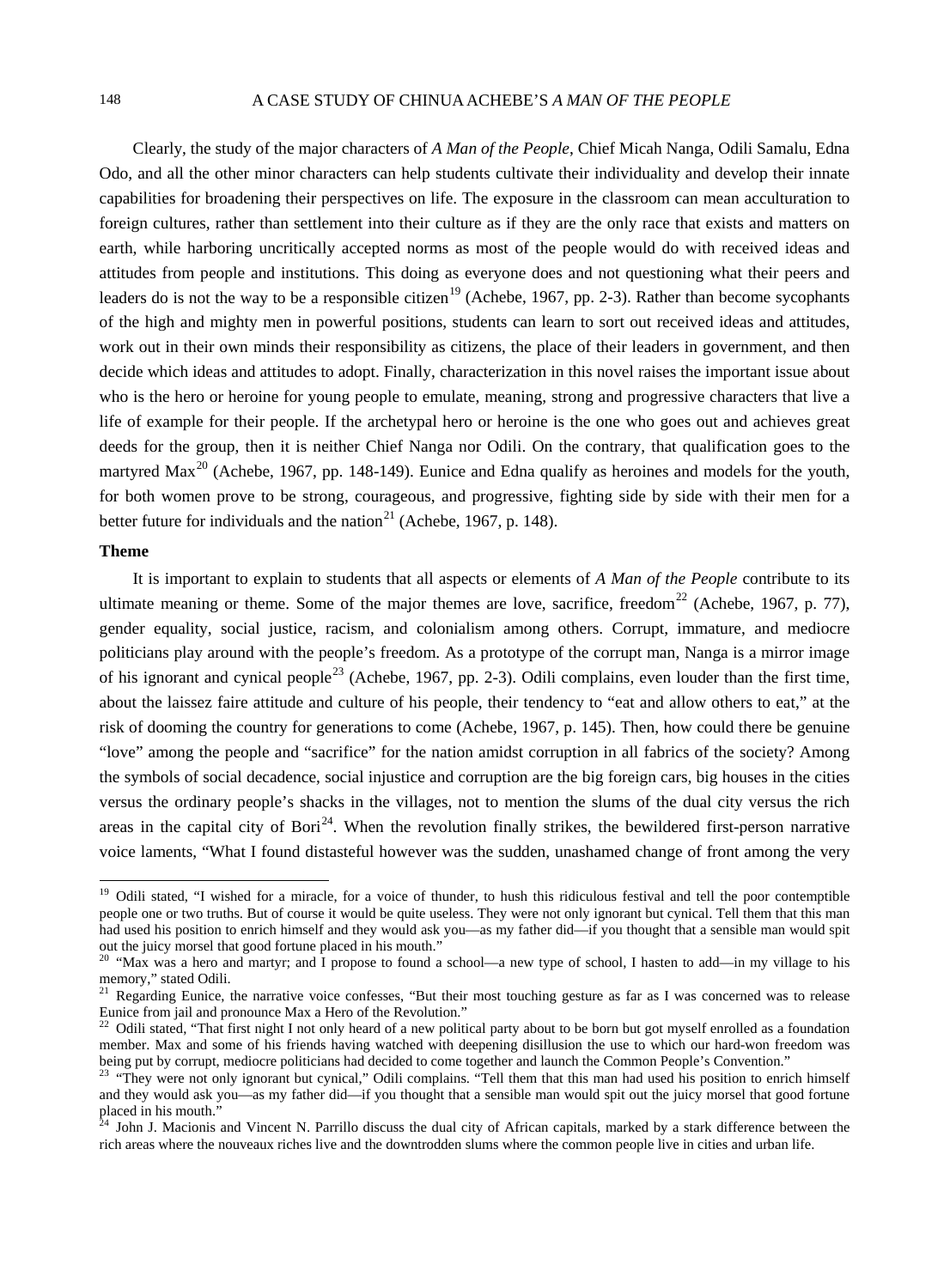people who had stood by and watched him (Max) die. (…) Overnight everyone began to shake their heads at the excesses of the last regime, at its graft, oppression and corrupt government"<sup>[25](#page-8-0)</sup> (Achebe, 1967, p. 149). Finally, they denounce Chief Simon I. Koko, the Honourable Minister for Overseas Training and the caricature and butt of the narrator's jokes<sup>[26](#page-8-0)</sup> (Achebe, 1967, p. 33-36) as a rogue:

Chief Koko in particular became a thief and a murderer, while the people who had led him on—in my opinion the real culprits—took the legendary bath of the Hornbill and donned innocence. (p. 149)

From a gender perspective, illiteracy among women is counterproductive (Achebe, 1967, p. 134). The narrator infers that with higher education women can have a stronger voice and make better choices in their lives. He prefers strong women, like Eunice, and Edna after her metamorphosis, women who relate with their men as equals, women who understand that love and romance are beneficial when shared equitably. He criticizes women's subjugation, but does not endorse promiscuity, infidelity, and lust. Comparing the look of Mrs. Margaret Nanga soon after her marriage to Chief Nanga, when she was among the "acme of sophistication" and her sagging body years after maternity when her clothes get stuck in the parting of her buttocks—this is repeated twice in the novel—Odili makes it clear that women should take better care of their bodies and appearance (Achebe, 1967, p. 36). Age has nothing to do with this, for Mrs. Margaret Nanga could do better by herself by beefing up her sense of who she is and what she is (Achebe, 1967, p. 36). But, with only basic education and lacking in working skills her self-confidence also sags and she runs a risk of no longer pleasing her husband. Yet, studies have shown that appropriate exercises that strengthen the glutes and Kegel muscles of the pelvic floor can help women in their middle age get toned, look better, and be healthier.

Finally, slavery, colonialism, and racism mirror unequal power relations between nations and races and augur badly for the future, unless humankind institutionalizes equality of individuals before the law. Many of the cultural misunderstandings and superiority complex of the ex-colonials vis-à-vis the ex-colonized stem from slavery, colonialism, and racism. The condescending attitude to descendants of slaves has still not gone away even after four hundred years. And the dependency syndrome of the ex-colonized in their countries has not gone away either. These views are demonstrated during a meeting of Odili and some foreigners while he is visiting the Minister of Culture in Bori. At a dinner gathering, characters without proper names—a middle-aged British woman, a middle-aged American Negro, an old white British couple, an American white woman, and Jean and Odili—discuss art, gestures, and sculpture across cultures. As stereotypes, the views and opinions of the older people on race relations are fixed—the white foreigners use verbal force to entrench themselves as the authentic humans, owners of beautiful art, human rights, and lofty beliefs. Before the evening is over, all the shades of racism—ethnic, political, gender, and religious—play out between subtly hostile company pretending to have a peaceable interaction with one another. Above all, it is a power tussle between Odili, the African, and the foreigners. The awkward situation of the African American present is another twist to the whole race game; no one knows exactly how to identity him, as an African or as an American (Achebe, 1967, p. 52). Even the

<span id="page-8-0"></span><sup>&</sup>lt;sup>25</sup> Compare with Argentinian Facundo Cabral, singer, composer, and on the incomprehensible habit of the masses to side with a wrong cause without thinking, saying: "My grandfather was a brave man, he was only afraid of idiots. I asked him why, and he answered: Because there are too many of them, and by being a majority they could even elect a president."

<sup>&</sup>lt;sup>26</sup> *A Man of the People* (pp. 33-36), comically wails, wringing his hands with agony and fear visible all over him, as he rolls his eyes, and shouts "They have killed me (…). They have poisoned my coffee." All this is because he unwittingly drank a cup of homemade coffee in place of his habitual foreign brew.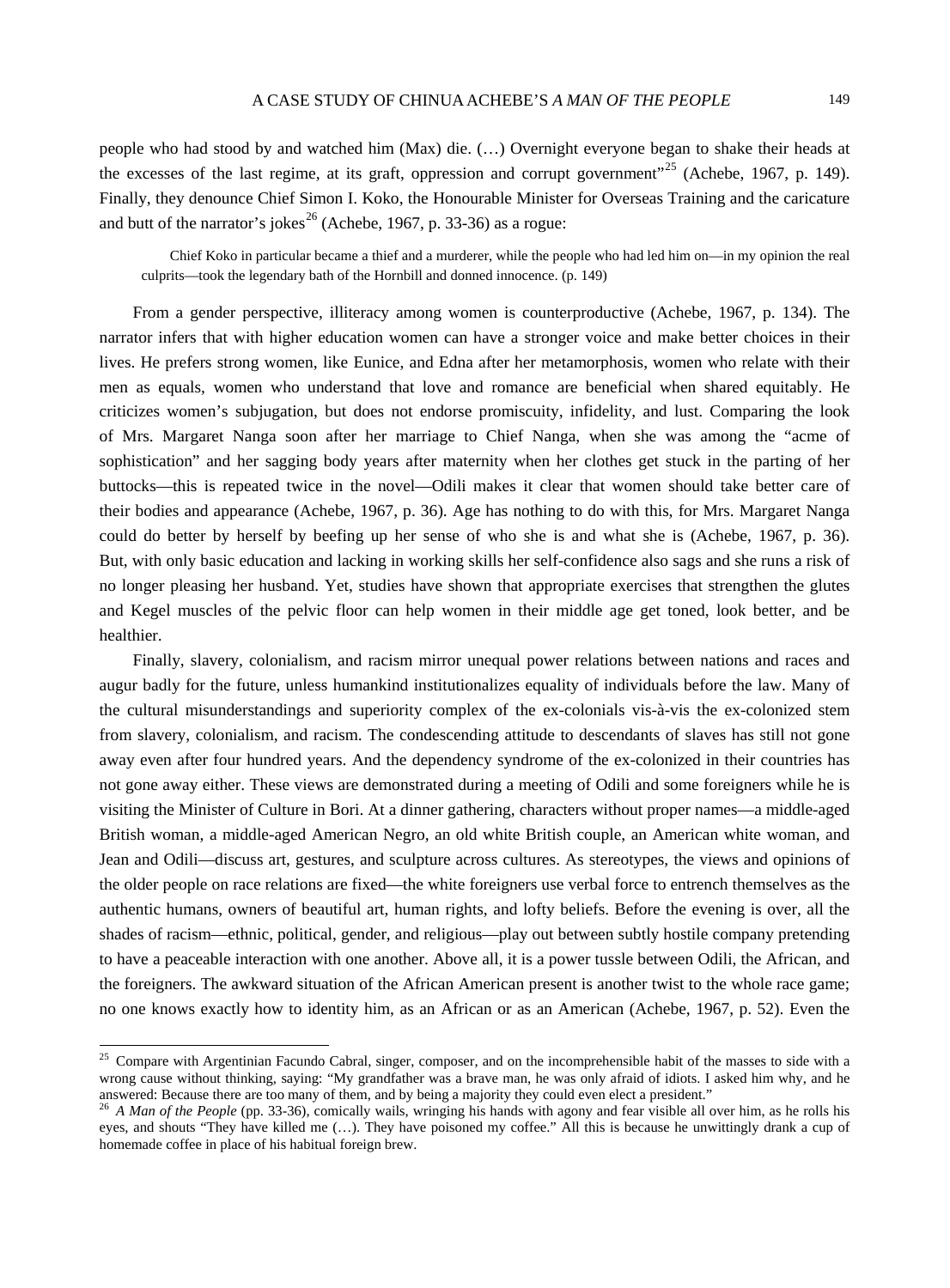adulterous sexual encounter later that evening between Odili and the American Jean, whose husband John is away from home to Abaka for a few days to preside over the grand opening of a new cement factory built with American capital, is nothing but a carry-over of black-white antagonism or war of slavery years (Achebe, 1967, Chapter 5, pp. 48-56).

Guided teaching of these intricate themes can help students to understand the differences among human beings in a shrinking global world, thanks to new technology, knowledge, travel, and work. Students will see how limited they are in having only the experience into which they were born, when they learn to think outside the box, and acquire skills and ability to relate with people from other races on their own terms. Indeed, *A Man of the People* can provide intercultural and international experiences to students from faraway lands. Students can also see that other people merit just as much dignity, integrity, and respect as they would accord themselves and other people in their immediate circles and environment.

# **Style**

Several literary devices, not the least of which are, humor, flashback, imagery, suspense, letter, foreshadowing, telescoping, figurative language, satire, verisimilitude, realism, symbolism, tone, imagery (simile, metaphor, etc.), diction (dialogues, characters, and feelings), and point of view (first-person narrator [intimate and emotional]), relate the novel's story with more vigor and force that make the novel more meaningful for the reader. The teacher must point out the uses and values of these stylistic devices used by the narrator to make the novel story believable, without trampling on the reader's feelings, that themes go hand in hand with the style, and that language matches the motivations of the speaker that may speak in standard English, argot, pidgin, and vernacular as the situation demands.

Notice "stylistic subtlety" in the comparison and contrast of the festive mood at the beginning of *A Man of the People*, when the Ego Women's Party and the Hunters' Guild entertain a joyous crowd assembled to welcome Chief Nanga on campaign tour for his reelection, and the chaotic turn of events towards the end of the novel, when violence and bloodshed overrun the country, then some of Chief Nanga's thugs refuse to be disbanded, a revolution ensues, and a bloody coup-d'état takes place.

"Humor and wit" render vices ridiculous and comical, making the criticism for correcting social ills and instituting national remodeling more acceptable to the reader. With the use of irony, sarcasm, and satire, and sometimes direct authorial intervention in the dialogue, the narrative voice lucidly conveys, exposes, unveils, and interprets human experiences observed. There is, for example, the criticism of the people and society during the comic hiring interview of a new cook for the ministerial quarters. The bitter social criticism of ignorance, subordination of women under patriarchy, gender abuse of women and females as secondary citizens therein, fade away in smiles and laughter at human foibles<sup>[27](#page-9-0)</sup> (Achebe, 1967, pp. 46-47).

On Odili's return from Bori, a bystander explains to the first-person narrator the happenings in the village, since he was not there to observe them himself. There is "flash back" to when Josiah stole the blind man's stick to make juju to blind his customers, so that they buy more and more from his restaurant and bar, and so make him rich. The narrator's "tone" in asking to be informed is inquisitive and believable.

In treating "symbolism," the teacher should let the students know that concrete objects represent

<span id="page-9-0"></span><sup>&</sup>lt;sup>27</sup> Odili summarizes the comical episode, stating the obvious. "We agreed with him but he lost the job because Chief Nanga preferred bitterleaf and egusi to chicken puri—whatever that was. But I must say the fellow had a point too. As long as a man confined himself to preparing foreign concoctions he could still maintain the comfortable illusion that he wasn't really doing such an unmanly thing as cooking."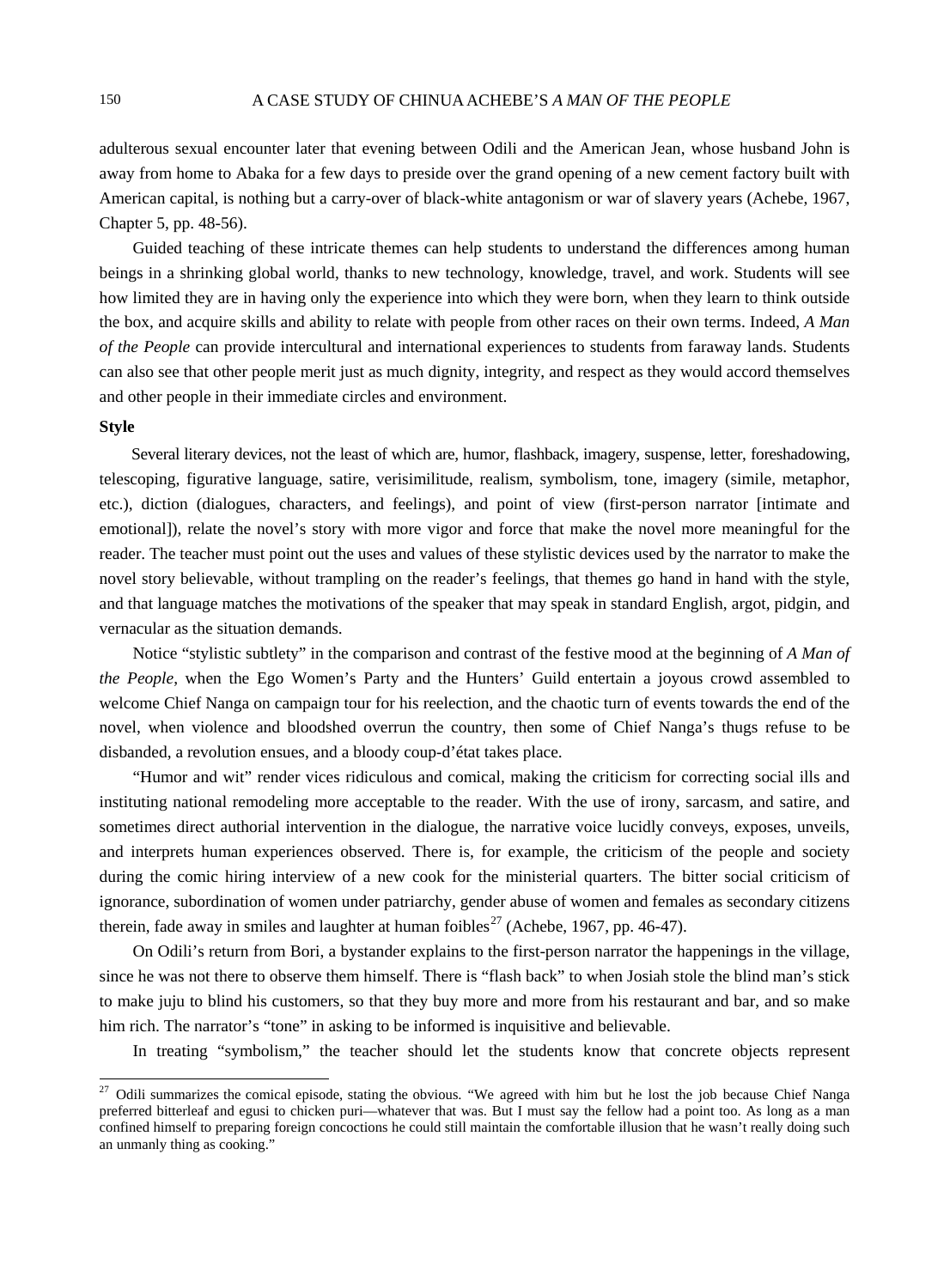abstract ideas. "Hospital" in this novel can represent a shelter, a refuge, for in it, Odili gets the needed space to rethink his life and map out a new direction going forward after his showdown with Chief Nanga. "Cadillac" can symbolize at once opulence and decadence amidst the starvation of the common people. These are by no means conventional symbols, because they do not have a pre-established meaning attached to them. They are rather created or invented symbols in the context, with the meanings attributed or attributable to them in the novel.

With "name symbolism," the teacher has opportunity to teach about personal behavior, character, and the importance of making a good name. For William Shakespeare, character and good behavior are worth more than a name, name which for him was nothing more than merely a way to distinguish one thing or a person from another. However, in the play *Romeo and Juliet*, Juliet could care less whether Romeo was a Montague and she a Capulet; she loved him any way despite the hostility between the two families: "What's in a name? That which we call a rose/By any other name would smell as sweet." Chinua Achebe, for his part, ironically employs first name symbolism to denounce social ills, through naming some of his characters after Biblical or Hebrew antecedents. The corrupt Minister of Culture, Chief Micah Nanga, is not the Biblical prophet Micah, who denounced oppression and was angered by the conquest of Judah by Babylon. The rapacious businessman, Josiah, is not the Josiah who became King of Judah at eight years of age after his father was assassinated, and later carried out religious reforms for which he became famous. Hezekiah Samalu, though, was loved by friends and foes, much like the thirteenth King of Judah, Hezekiah, who found favor with God and was accorded fifteen extra years of life after a very serious illness could have killed him. Achebe's women also find favor with the narrator. Mrs. Margaret Nanga's behavior is close to that of the Biblical Margaret, Patron of expectant mothers, whose name means "Pearl." Edna, young and beautiful, approaches her biblical counterpart, the mother of Sarah in Tobit whose name meant "delight," "rejuvenation," "pleasure," or "youthfulness." Eunice, who fights the murderers of her fiancé, Max, stoically goes to jail, and is finally exonerated and freed, and comes close to the biblical woman without hypocrisy, who was good, and joyous in victory. Mrs. Eleanor John, who is named for historical Eleanor, shows her own brand of "brightness" in explaining the difficult position of a minister; with Achebe's tongue in his cheek about this, of course (Achebe, 1967, pp. 14-15). Then, the learned Barrister Mrs. Agnes Akilo, "She who must be obeyed,"<sup>[28](#page-10-0)</sup> according to Odili, presents a stern façade, like her Greek pure and holy counterpart, but is really cheap and ready to sleep with the next "big man" (Achebe, 1967, p. 49).

The power of "imagery" to render description concrete is captured in the Josiah-Azoge saga. Denouncing Josiah's rapaciousness in stealing a blind man's stick to make juju to become wealthy, the narrative voice states: "Some people's belly is like the earth. It is never so full that it will not take another corpse. God forbid;" "Josiah has taken away enough for the owner to notice (…). If anyone ever sees my feet in this shop again let him cut them off. Josiah has now removed enough for the owner to see." Then, he concludes:

I thought much afterwards about that proverb, about the man taking things away until the owner at last notices. In the mouth of our people there was no greater condemnation. It was not just a simple question of a man's cup being full. A man's cup might be full and none be (sic!) the wiser. But here the owner knew, and the owner, I discovered, is the will of

<span id="page-10-0"></span> <sup>28</sup> This is a reference to the famous novel, *She*, by the South African Rider Haggard.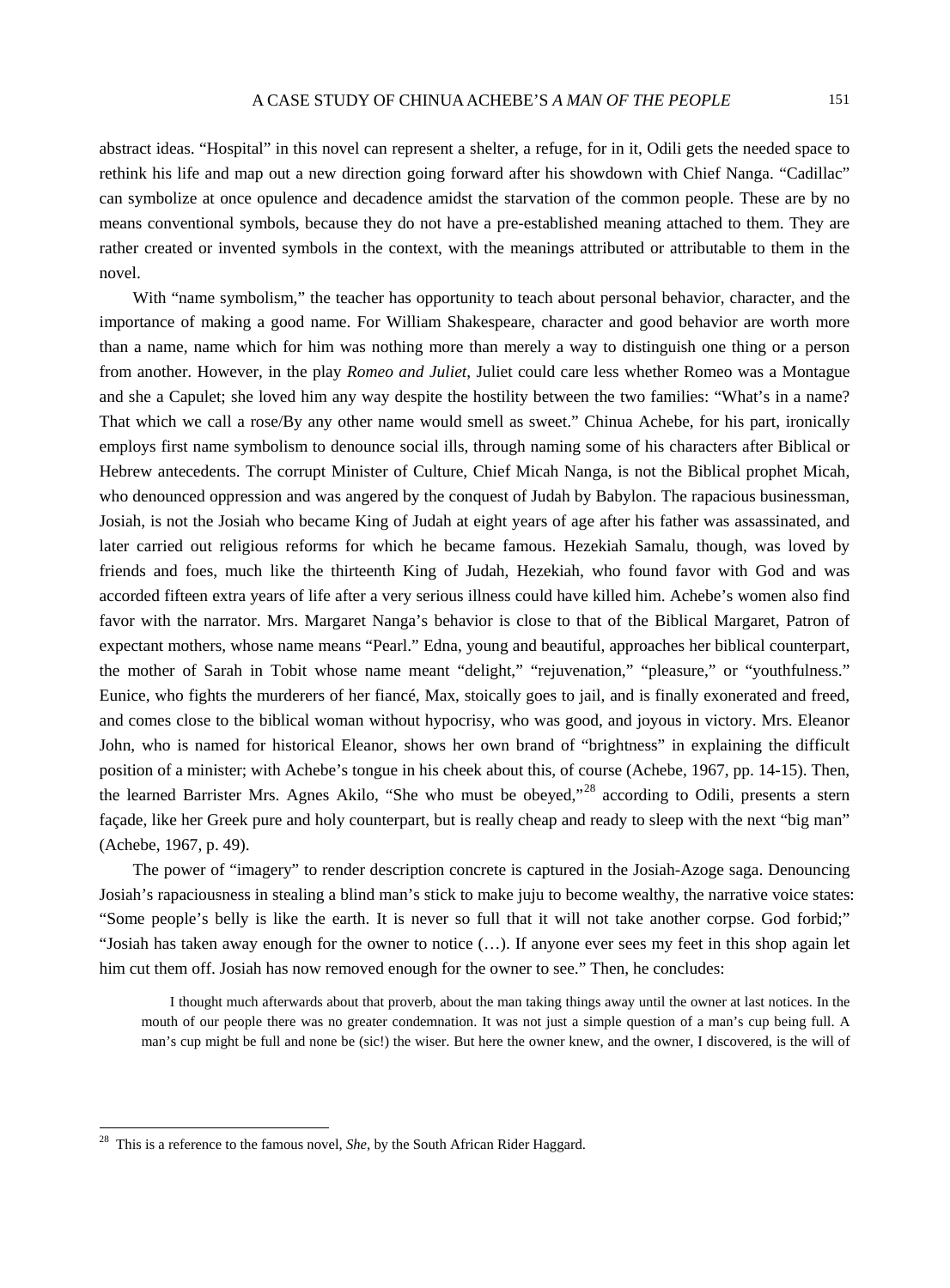the whole people. $^{29}$  $^{29}$  $^{29}$  (Achebe, 1967, p. 38)

Confusion and fear in the transition between the past and present times are captured in "short and jerky sentences" and "long sentences." For example, the American John explains his country's failing to use the atomic bomb on Russia during WW11, saying, "But, we didn't. Why? Well, don't ask me. I don't know. Perhaps we are naïve" (Achebe, 1967, pp. 45-46). Contrast the foregoing short sentences with the long sentence following immediately: "We still believe in such outdated concepts like freedom, like letting every man run his show. Americans have never wished to be involved in anyone else's show. …" (Achebe, 1967, p. 46) (The points of suspension are eloquent!). Noteworthy is all the sarcasm in that long sentence. In addition to creating distance and time, the long sentence also relates past and future fears. In Odili's soliloquy below (see Table 1), alternating short and long sentences describe his conflicting emotions during his first night at Chief Nanga's Bori residence:

#### Table 1

*Sample Alternating Long and Short Sentences in A Man of the People*

| 1. Long sentence:  | A man who has just come in from the rain and dried his body and put on dry clothes is more<br>reluctant to go out again than another who has been indoors all the time.                                                                                                                                                                                                                                                                                                     |
|--------------------|-----------------------------------------------------------------------------------------------------------------------------------------------------------------------------------------------------------------------------------------------------------------------------------------------------------------------------------------------------------------------------------------------------------------------------------------------------------------------------|
| 2. Long sentence:  | The trouble with our new nation—as I saw it then lying on that bed—was that none of us had been<br>indoors long enough to be able to say "To hell with it."                                                                                                                                                                                                                                                                                                                 |
| 3. Short sentence: | We had all been in the rain together until yesterday.                                                                                                                                                                                                                                                                                                                                                                                                                       |
| 4. Long sentence:  | Then a handful of us—the smart and the luck and hardly ever the best—had scrambled for the one<br>shelter our former rulers left, and had taken it over and barricaded themselves in.                                                                                                                                                                                                                                                                                       |
| 5. Long sentence:  | And from within they sought to persuade the rest through numerous loudspeakers, that the first<br>phase of the struggle had been won and that the next phase—the extension of our house—was even<br>more important and called for new and original tactics; it required that all argument should cease<br>and the whole people speak with one voice and that any more dissent and argument outside the door<br>of the shelter would subvert and bring down the whole house. |

Notice that the narrative tone is not bitter, yet from another angle of vision it is angry, indignant, scornful, and enraged at the social injustice, the abject poverty of the common people, and the corruption of the so-called leaders (Achebe, 1967, pp. 86-87). At other times the criticism of society is direct, such as when Odili spits on the Minister before leaving him after their quarrel over his girl-friend Elsie: "What a country!" I said. "You call yourself Minister of Culture. God help us!" (Achebe, 1967, p. 74). Then, arrived back to Anata, Odili travels to Edna's home and advises her to leave old Chief Nanga for her own sake:

I want to give you a piece of advice—as one who has seen more of the world and as a friend. (…) You will be making a big and serious mistake if you allow anyone to rush you into marriage now. You are too young to be rushed into marrying, especially marrying a polygamist. (Achebe, 1967, p. 99)

Clearly, Odili cares about women and gender equality.

But, how do you convince the students that fiction, the imaginative, can be as real as nonfiction, the facts in society? What is the probability that what is learned in the classroom can happen in real life? Do characters truly reflect real people one may come across in real life? The teacher can seize the opportunity to teach "Verisimilitude" in this novel. How with a tremendous amount of details in relating events the author of *A Man of the People* is able to show that facts observed in reality can be rendered imaginatively. These are events that

<span id="page-11-0"></span><sup>&</sup>lt;sup>29</sup> The impact of boycotting Josiah and his business is that: "Within one week Josiah was ruined; no man woman or child went near his shop. Even strangers and mammy wagon passengers making but a brief stop at the marker were promptly warned off. Before the month was out, the shop-and-bar closed for good and Josiah disappeared—for a while."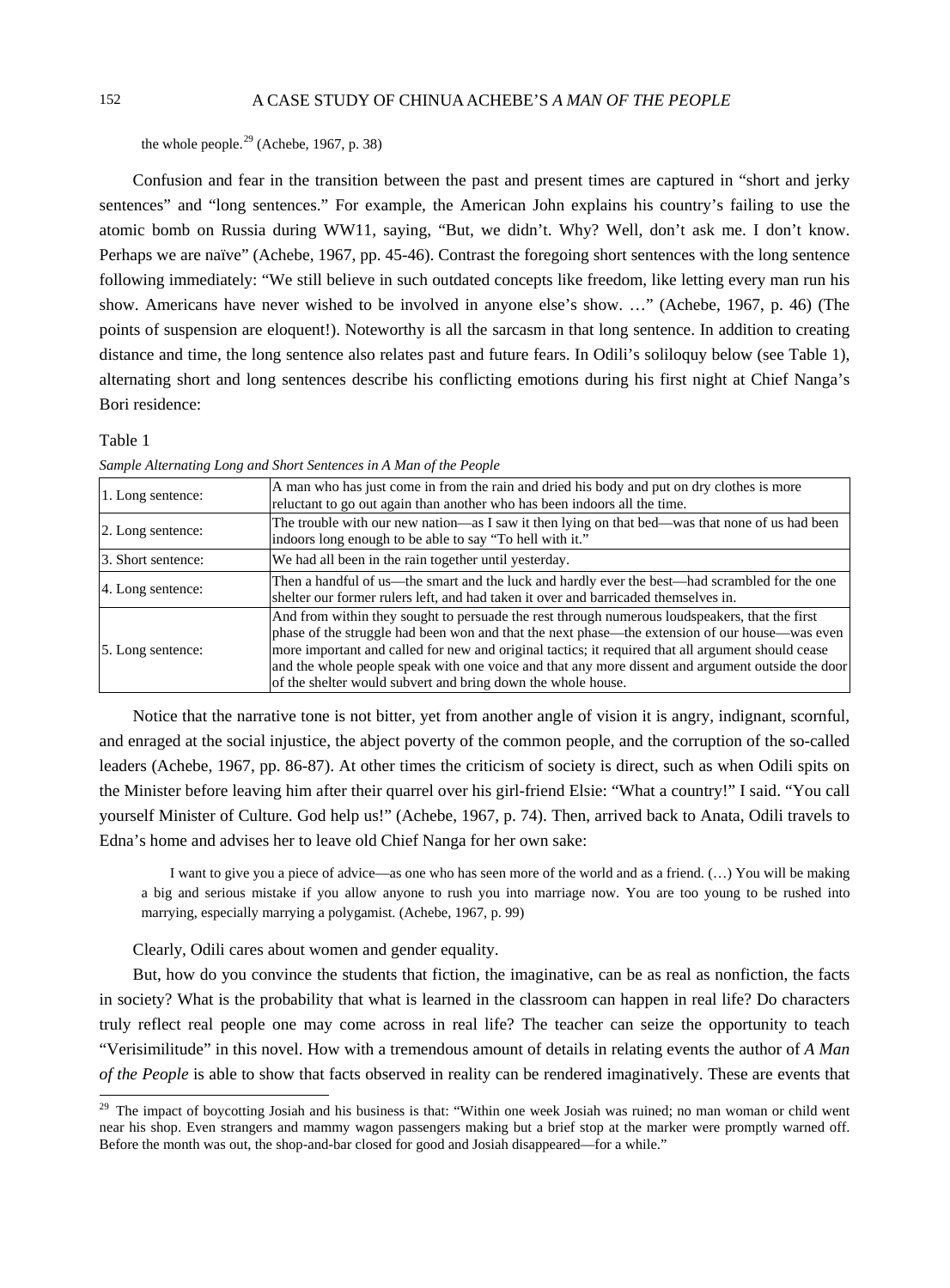happen every day in the real society: violence, thuggery, hired assassins, killing, and maiming of political opponents during political campaigns, coups-d'état, womanizing of men in high offices, and promiscuity by young girls who crave money and big cars from sugar daddies. The powerful Nangas of this world reveal themselves through their own actions<sup>[30](#page-12-0)</sup> (Achebe, 1967, pp. 73-74). The narrative voice castigates them for using the people and misusing resources for services to the people. The local color and dialect extend the story, as in the instances where the narrative exploits pidgin, argot, and vernacular put into English (Achebe, 1967, p. 87). Ultimately, these realistic human conditions are also amenable to improvement and change through single, individual, and collective efforts, and the society as a whole. It is noteworthy and commendable that in making a powerful statement about warped human values and the question of reality versus illusion Achebe delicately manages not to allow fiction to turn into nonfiction or pathos into bathos.

If "suspense," there is in *A Man of the People*, it resides mainly in the long wait through the reading of the novel to find out how the novel will end. The dire irony is that Chief Nanga gets reelected, but he will not last another term as Minister of Culture, due to the social and political upheaval that shatters all his hopes. If the reader has not seen the inevitable end until it happens despite the first-person narrator's pointing to it, he/she has himself/herself to blame for mixing up reality and illusion.

Clearly, teaching and learning through literature in the classroom has untold benefits that censorship obliterates when texts are disqualified merely because of sex references, foul language, and other. Rob Jenkins reminds us of this in "The Forgotten Value of a Literature Course," saying:

The study of literature incorporates many other disciplines. It certainly is valuable to learn about philosophy and religion. But the study of literature is the study of philosophy and religion. And politics. And history. And the arts. Not to mention gender, race, class, and a whole host of other topics that are both fascinating and relevant. In that sense, literature is the broadest and most encompassing of the humanities.

In that sense, literature is always relevant, whether written 10, 50, or 500 years ago. Perhaps, the most fascinating thing about studying literature, for me, is learning just how little people have changed, regardless of when or where they lived. That revelation, in turn, gives us a renewed appreciation for our common humanity, not only across cultures but across time [31](#page-12-0) .

# **Conclusion**

Clearly, studying literature in the classroom has more benefit for youth education than censorship. In studying Chinua Achebe's novel, *A Man of the People*, students grapple with the characters that provide a true reflection of people in society and their ways of thinking and acting. The mix of characters and the conflicts, politics, love and romance are valuable and help students to learn to generate their own ideas, question other people's arguments and assumptions, and understand that nothing should be taken at face value without proper analysis and interpretation. While searching for their individuality, they learn to eschew the native belief in their own superiority to other people, races, and cultures, or allow their ego to get in the way of pursuit of truth for the sake of saving face, or to resist change, or bow to stereotyping, conformity, and self-deception. Politics affords students the opportunity to learn to garner ability to move people, even as their youthful and idealistic

<span id="page-12-0"></span><sup>&</sup>lt;sup>30</sup> "Don't be childish, Odili," he said paternally. "After all she is not your wife. What is all this nonsense? She told me there is nothing between you and she and you told me the same thing … But anyway I am sorry if you are offended; the mistake is mine. I render unreserved apology. It you like I can bring you six girls this evening. You go do the thing stay you go beg say you no want again. Ha, ha, ha, ha!"<br><sup>31</sup> Rob Jenkins, Associate Professor at Georgia State University Perimeter College, writes in the *Chronicle of Higher Education*.

Retrieved June 13, 2020, from [https://community.chronicle.com/news/1896-the-forgotten-value-of-a-literature-course.](https://community.chronicle.com/news/1896-the-forgotten-value-of-a-literature-course)